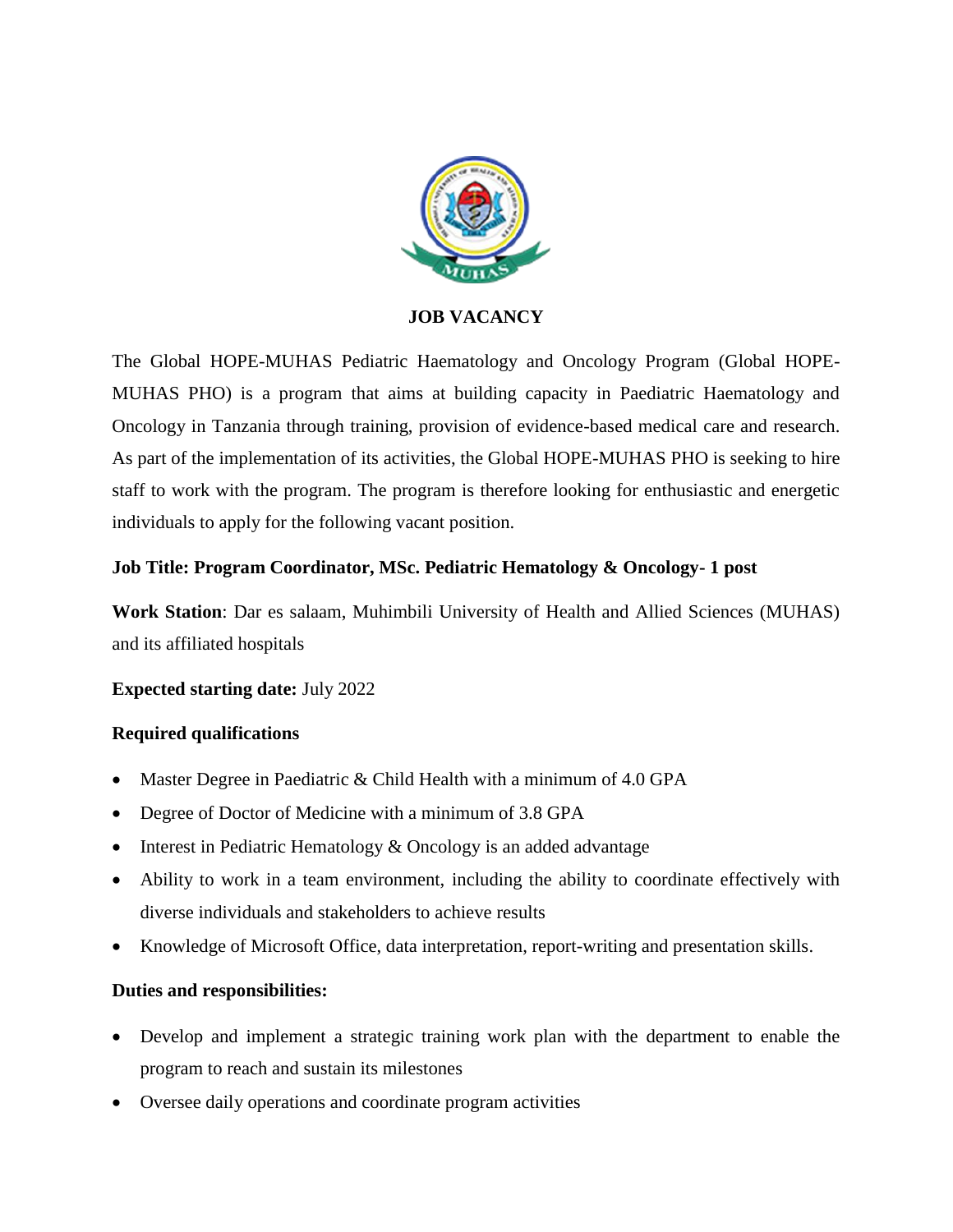- Prepare schedule/timetable for the daily operation of the program including organization of online training sessions
- Coordinate external faculties teaching schedules and their availability including handling invitations itinerary and accommodation during their visit
- Coordinate examination/assessment schedule and handling of the results within the department using the existing university platforms in collaboration with the head of the department
- Oversee the availability and functionality of equipments and supplies necessary for teaching needed by faculty and fellows
- Develop and implement a training monitoring and evaluation (M&E) plan with the department to monitor progress of the program per its work plan.
- Develop and manage the program's training database and other relevant data
- Provide support in compiling and reviewing high quality reports to donors and program management in a timely fashion
- Participate in educational and other relevant departmental activities as needed
- Participate in the conduct of research as per standard operating procedures (SOPs) and IRBapproved protocols
- Participate in program and departmental meetings as needed
- Undertake any other duties as requested by the Head of Department or Program Director

# **Experience**

• 2-3 years of experience in the health setting.

# **How to Apply:**

If you are interested and you have the qualifications, please submit your Academic Certificates, application letter describing why you are the right candidate for this position, curriculum vitae detailing your experience and current place of employment to the following address; -

Director, Global HOPE-MUHAS Paediatric Haematology and Oncology Program

Muhimbili University of Health and Allied Sciences

CHPE Building, 3rd Floor, 9 Upanga West, United Nations Road, Upanga

OR submit documents via email to Lulu.Chirande@bcm.edu, CC:Alice.Mutagonda@bcm.edu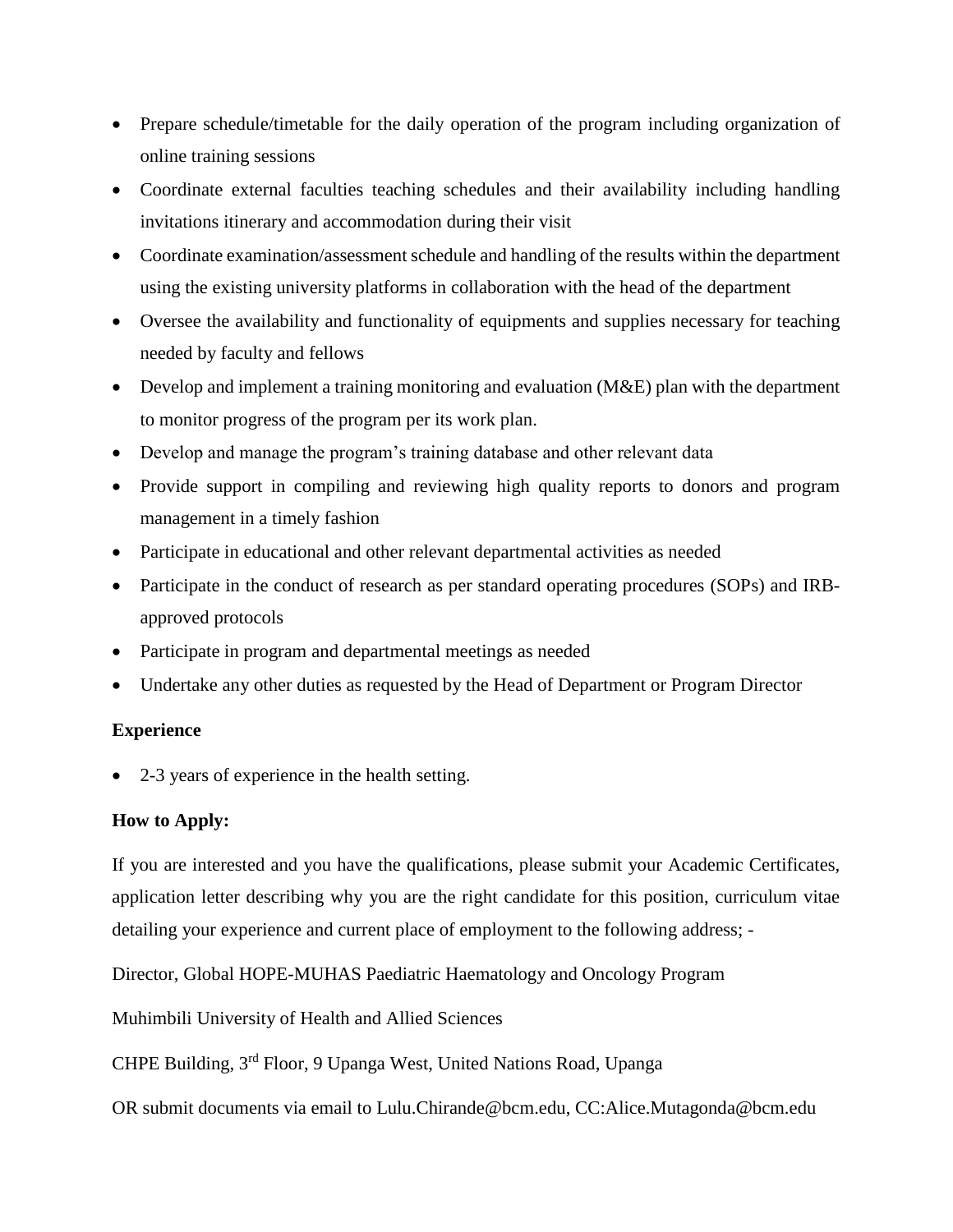#### **Deadline for submission of the Applications**

Two weeks from the date it Appeared/Posted on the website

#### **GENERAL CONDITIONS FOR ALL POSTS**

(i) Applicants shall make sure they take into consideration all information given in this advertisement and attach an up to date Curriculum Vitae (CV) including a reliable contact Postal address, email address and telephone numbers.

(ii) The title of the position applied for shall be written in the subject of the application letter and marked on the envelope.

(iii) Applicants must attach their relevant certified copies of Academic certificates and

transcripts as follows: - (a) Medical Degree (b) Successful completion of medical

internship (c) Registration as medical practitioner with the country's local licensing

authority (d) Form IV and Form VI certificates (e) Computer Certificates where applicable. (f) Professional Certificates from respective councils where applicable. (g) One recent passport size picture and copy of birth certificate. (h) Form IV and Form VI result slips are strictly not accepted. Presentation of forged academic certificates and other information in the CV will lead to legal action.

(iv)Applicants shall indicate three reputable referees with their reliable contacts.

(v) National Accreditation Council for Technical Education (NACTE) – {Diploma Level} or

National Examination Council of Tanzania (NECTA) – {Secondary Education},

should verify certificates from foreign Countries.

(vi) Applicants must consider that their Colleges/Universities are recognized and registered by Government Authorities.

(vii) Only shortlisted candidates will be informed about the date of the interview.

#### **Job Title: Monitoring and Evaluation Officer - 1 post**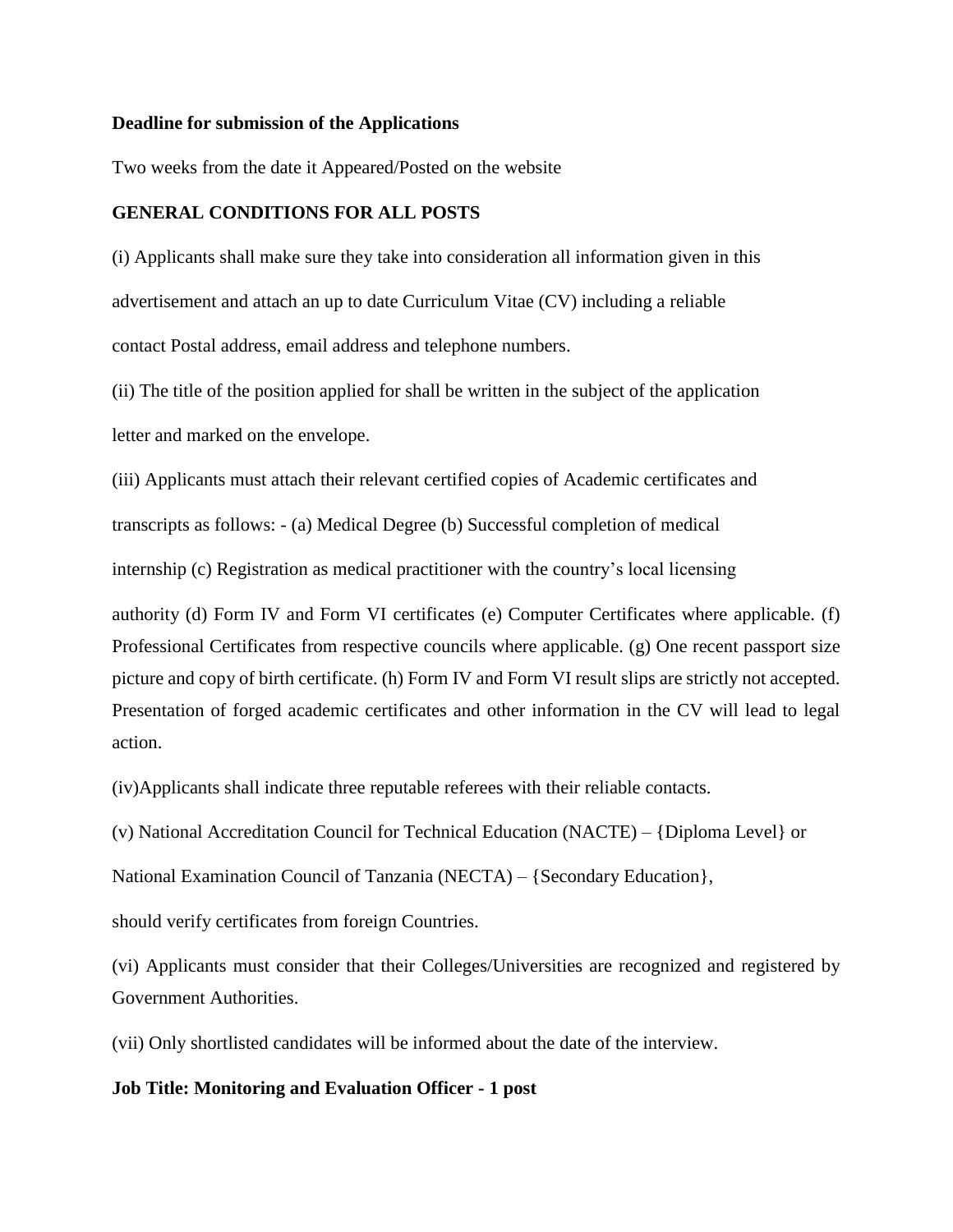# **Reporting to:** Program Director Global HOPE-MUHAS PHO Program

# **Work Station**: Muhimbili University of Health and Allied Sciences

# **Qualification:**

- Bachelor's degree in Statistics, Computer Science/ Information Technology or (a communitybased course or public health- Nurse/Doctor) plus specialized training in data management, analysis and interpretation or other relevant academic backgrounds.
- At least of 1-2 years of working experience in the health/medical data management.
- The following is preferred: Master's degree in MPH or Diploma in epidemiology

# **Duties and Responsibilities:**

- Collaborates with Program Leadership and internal / external stakeholders in the development of a data collection framework for the program.
- Develop key performance indicators to track program's outputs and outcomes.
- Design and implement data collection system and methodology to properly document and capture program progress.
- Develop standardized data collection tools to collect data at as needed by the program.
- Updates data collection framework as needed.
- Updates records with data clerks and backs up database
- Implements and participates in program evaluations and surveys, analyzes and interprets the data collected using M&E tools, evaluate information and recommend strategies to increase program performance and results.
- Analyzes program data, output and outcomes.
- In Collaboration with M&E Program Leadership, develops quality control processes, prepares data system implementation measurement and evaluation.
- Participates in the PHO Services' quality improvement projects
- Conducts ongoing review of administrative, educational, medical and research records, metrics and verifies the accuracy of reported data into databases /M&E system.
- Reviews metrics to assure project progress is accomplished toward specifically-intended objectives and carries out investigations of indicators failing to meet targets and suggests appropriate corrective and preventative actions to management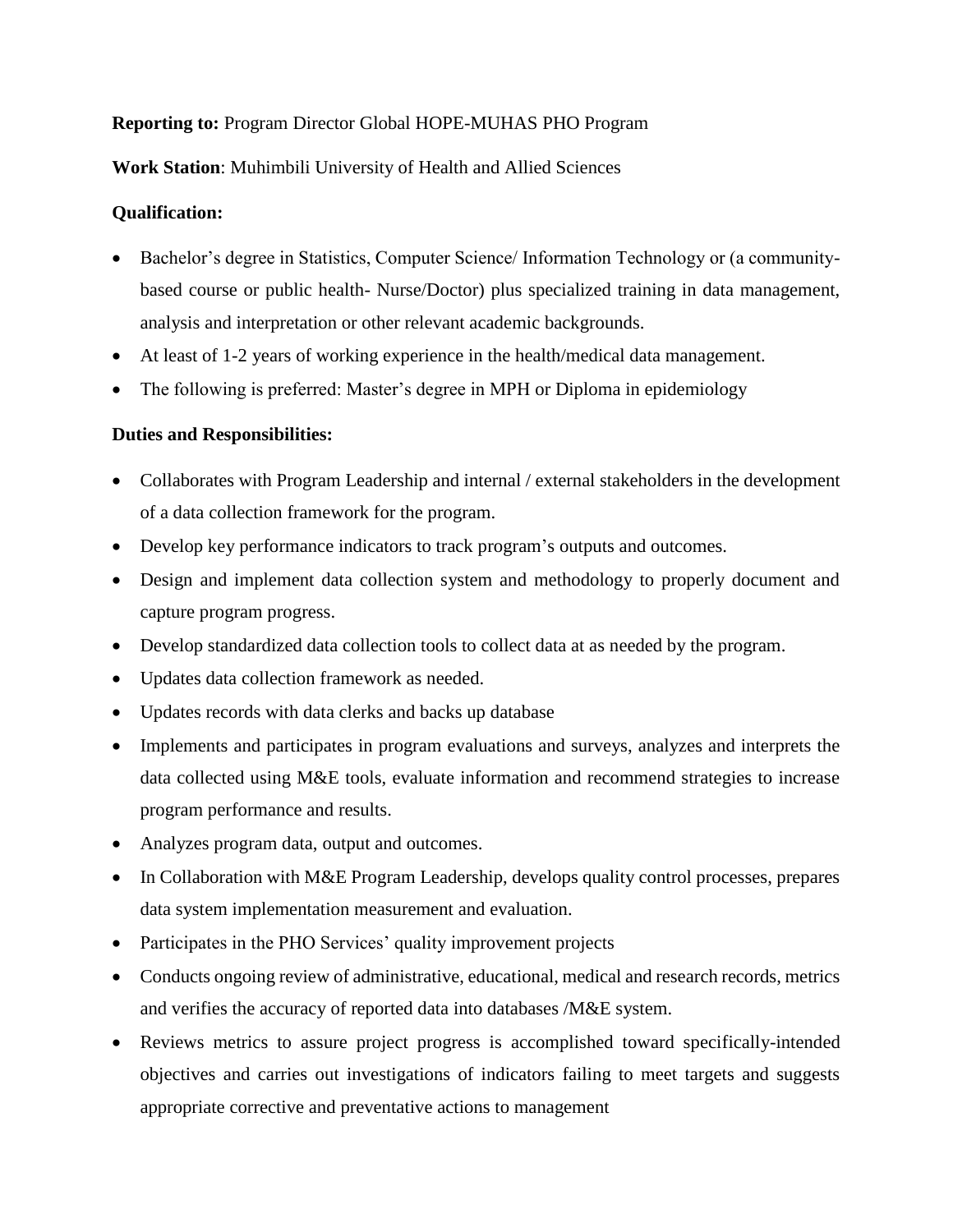- Formulates testing and piloting of new processes and systems.
- Reviews records, metrics and assessments to assure project progress is accomplished toward specifically-intended objectives
- Formulates testing and piloting of new processes and systems
- Regularly shares M&E outputs and outcomes with program staff and primary stakeholders
- Develops strategic communications (e.g. presentations, dashboards, reports,) for administrative Leadership and physician leadership pertaining to analysis of the Programs investment and operations.
- Coordinates with Program Leadership in submission of monthly/quarterly reports in a timely manner to key stakeholders/donors
- Submits compiled reports periodically or on-request to the Program Director.
- Documents lessons learned and best practices.

How to Apply: If you you are the ideal person we are looking for, please submit your Academic Certificates, application letter describing why you are the right candidate for this position, curriculum vitae detailing your experience and current place of employment to the following address;-

Director, Global HOPE-MUHAS Paediatric Haematology and Oncology Program

# Global HOPE-MUHAS,

Muhimbili University of Health and Allied Sciences

CHPE Building, 3rd Floor

9 Upanga West, United Nations Road, Upanga

Dar es Salaam, Tanzania.

OR submit documents via email to Lulu.Chirande@bcm.edu, CC:Alice.Mutagonda@bcm.edu

### **Deadline for submission of the Applications**

Two weeks from the date it Appeared/Posted on the website